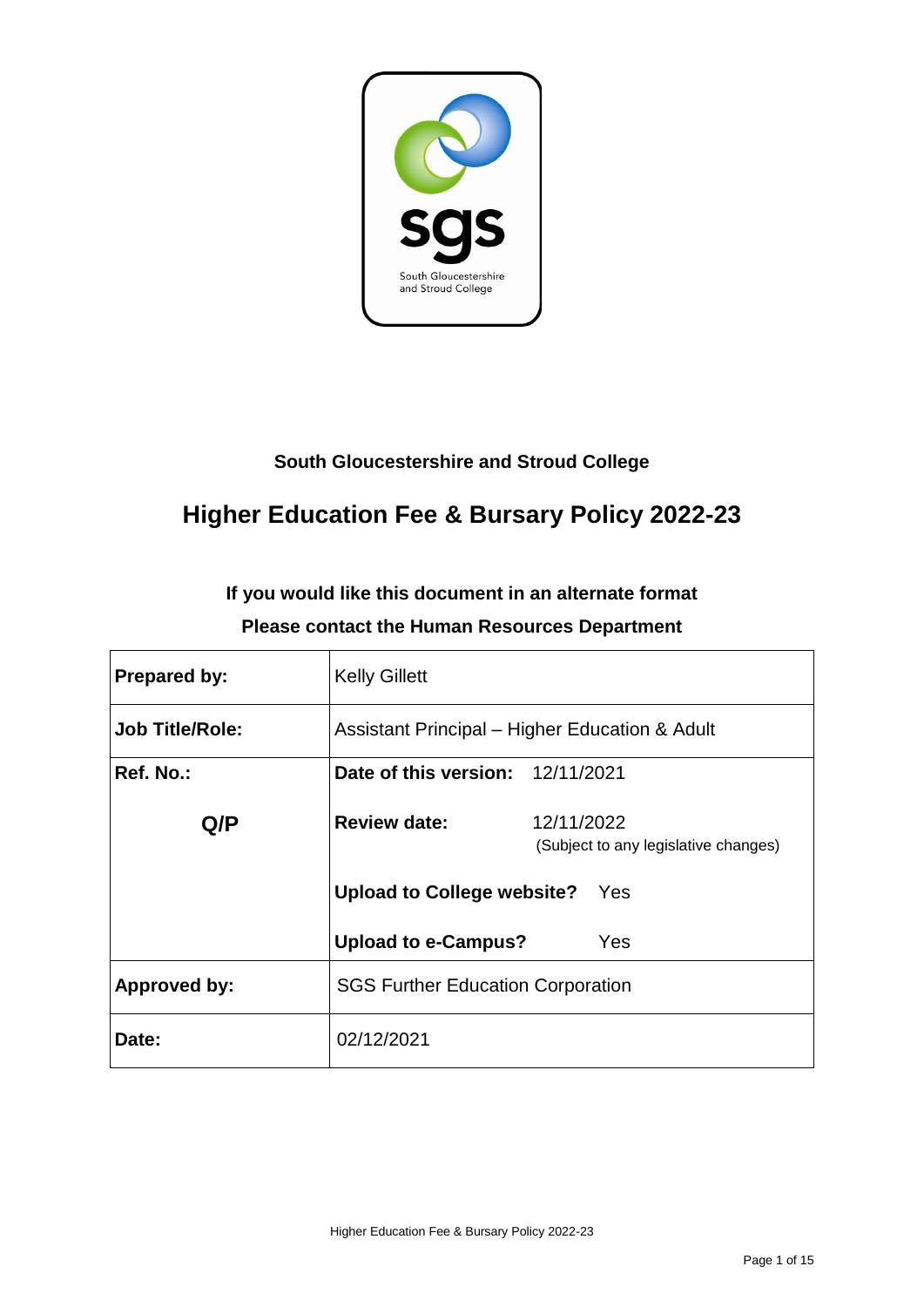| <b>MANDATORY INITIAL IMPACT SCREENING</b>                                                                             | sgs<br>South Glouzageard |
|-----------------------------------------------------------------------------------------------------------------------|--------------------------|
| I have read the guidance document: Completing a Policy Impact Assessment?                                             |                          |
| If this policy raises equality, diversity or inclusion concerns, the Inclusion Committee<br>has been consulted?       |                          |
| If this policy raises environmental or sustainability issues, the Estates Team have<br>been consulted?                |                          |
| If this policy has been up-dated, please tick to confirm that the initial impact screening<br>has also been reviewed: |                          |
| Please list each College Strategic Priority that<br>this policy is designed to address/implement:                     |                          |

| <b>EQUALITY, DIVERSITY &amp; INCLUSION IMPACT ASSESSMENT</b>                                       |                                                                                                |                                                                |  |  |  |  |                                                                       |
|----------------------------------------------------------------------------------------------------|------------------------------------------------------------------------------------------------|----------------------------------------------------------------|--|--|--|--|-----------------------------------------------------------------------|
| Characteristic                                                                                     |                                                                                                | This policy seeks to:                                          |  |  |  |  |                                                                       |
| Age                                                                                                |                                                                                                | Remove arbitrary age barriers to educational access and to the |  |  |  |  |                                                                       |
|                                                                                                    |                                                                                                | realisation of individual potential and success                |  |  |  |  |                                                                       |
| <b>Disability</b>                                                                                  |                                                                                                |                                                                |  |  |  |  | Commit to making reasonable adjustments to support learners to        |
|                                                                                                    |                                                                                                | achieve their potential and progress.                          |  |  |  |  |                                                                       |
| <b>Faith or Belief</b>                                                                             |                                                                                                | No appreciable impact                                          |  |  |  |  |                                                                       |
| Gender                                                                                             |                                                                                                |                                                                |  |  |  |  | Monitor the participation, performance and progress of female, male   |
|                                                                                                    |                                                                                                |                                                                |  |  |  |  | and intersex learners and staff and act to address inequalities       |
| Race or Ethnicity                                                                                  |                                                                                                |                                                                |  |  |  |  | Commits the college to positive action to promote equality and foster |
|                                                                                                    |                                                                                                |                                                                |  |  |  |  | good relations between members of different racial and ethnic groups  |
| Orientation                                                                                        |                                                                                                | No appreciable impact                                          |  |  |  |  |                                                                       |
| Gender reassignment                                                                                |                                                                                                | No appreciable impact                                          |  |  |  |  |                                                                       |
| Economic disadvantage                                                                              |                                                                                                | Other (Please state):                                          |  |  |  |  |                                                                       |
| <b>Rural isolation</b>                                                                             |                                                                                                | No appreciable impact                                          |  |  |  |  |                                                                       |
| Marriage                                                                                           |                                                                                                | No appreciable impact                                          |  |  |  |  |                                                                       |
| Pregnancy & maternity                                                                              |                                                                                                | No appreciable impact                                          |  |  |  |  |                                                                       |
| Carers & care leavers                                                                              |                                                                                                | No appreciable impact                                          |  |  |  |  |                                                                       |
| Vulnerable persons                                                                                 |                                                                                                | No appreciable impact                                          |  |  |  |  |                                                                       |
| Please identify any sections of the policy that specifically seek to<br><b>Bursaries and</b>       |                                                                                                |                                                                |  |  |  |  |                                                                       |
| maximise opportunities to improve diversity within any of the College's<br>scholarships            |                                                                                                |                                                                |  |  |  |  |                                                                       |
| stakeholder groups:                                                                                |                                                                                                |                                                                |  |  |  |  | offered to support                                                    |
|                                                                                                    |                                                                                                |                                                                |  |  |  |  | access to HE.                                                         |
| Please identify any sections of the policy that specifically seek to improve                       |                                                                                                |                                                                |  |  |  |  |                                                                       |
| equality of opportunity within any of the College's stakeholder groups:                            |                                                                                                |                                                                |  |  |  |  | Bursary and                                                           |
|                                                                                                    |                                                                                                |                                                                |  |  |  |  | scholarships                                                          |
|                                                                                                    |                                                                                                |                                                                |  |  |  |  | available.                                                            |
| Is there any possibility that this policy                                                          |                                                                                                |                                                                |  |  |  |  | If you have ticked yes (red), which                                   |
|                                                                                                    | $\Box$<br>characteristic will be most affected?<br>could operate in a discriminatory way?<br>× |                                                                |  |  |  |  |                                                                       |
| Choose an item.                                                                                    |                                                                                                |                                                                |  |  |  |  |                                                                       |
| If yes please confirm that the Policy has been sent for a full<br>18/11/2021<br>$\checkmark$       |                                                                                                |                                                                |  |  |  |  |                                                                       |
| Equality & Diversity Impact Assessment, and note the date:                                         |                                                                                                |                                                                |  |  |  |  |                                                                       |
| Note: if the policy does not seek to increase diversity or improve equality you should go back and |                                                                                                |                                                                |  |  |  |  |                                                                       |
| review it before submitting it for approval.                                                       |                                                                                                |                                                                |  |  |  |  |                                                                       |
| <b>MAPPING OF FUNDAMENTAL RIGHTS</b>                                                               |                                                                                                |                                                                |  |  |  |  |                                                                       |
|                                                                                                    | <b>Which United Nations Convention on</b><br>Art. 2 Non-discrimination                         |                                                                |  |  |  |  |                                                                       |
| the Rights of the Child (UNCRC),<br>Choose an item.                                                |                                                                                                |                                                                |  |  |  |  |                                                                       |

Choose an item.

Right does this policy most protect:

 $\overline{\mathcal{C}}$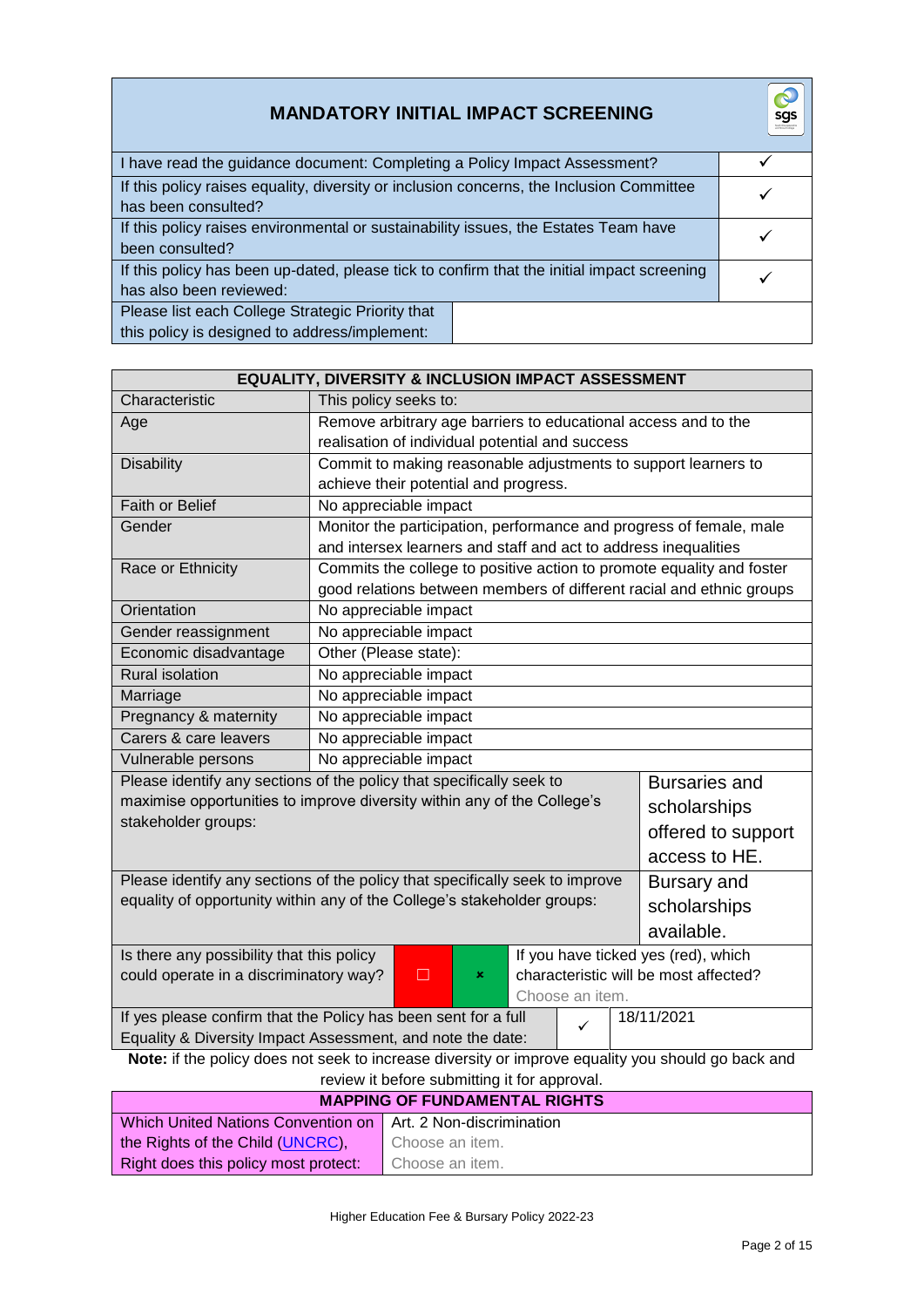| Which Human Right (HRA) does this                                                            | Choose an item. |  |  |
|----------------------------------------------------------------------------------------------|-----------------|--|--|
| policy most protect:                                                                         | Choose an item. |  |  |
| <b>DATA PROTECTION &amp; PRIVACY BY DESIGN SCREENING</b>                                     |                 |  |  |
| Tick to confirm that you have considered any data protection issues as part of the design    |                 |  |  |
| and implementation of this policy; and, that implementing this policy will not result in the |                 |  |  |

collection, storage or processing of personal data outside of official College systems: Tick to indicated that this policy has or requires a Data Privacy Impact Assessment: <del>○ ○</del>

| <b>ENVIRONMENTAL, SOCIAL AND ECONOMIC IMPACT ASSESSMENT</b>                                                                                                                                                                                                             |                      |                |  |  |  |
|-------------------------------------------------------------------------------------------------------------------------------------------------------------------------------------------------------------------------------------------------------------------------|----------------------|----------------|--|--|--|
|                                                                                                                                                                                                                                                                         |                      |                |  |  |  |
| Does this policy relate directly or indirectly to any legal, regulatory<br>environmental or sustainability standard(s)?                                                                                                                                                 | <b>Yes</b><br>П      | No<br>⊠        |  |  |  |
| If so, please list<br>them:                                                                                                                                                                                                                                             |                      |                |  |  |  |
| Will any aspects of this policy result in:                                                                                                                                                                                                                              |                      |                |  |  |  |
| Reduced miles travelled or provide / improve / promote alternatives to car<br>based transport (e.g. public transport, walking and cycling car sharing, the<br>use of low emission vehicles, community transport, environmentally friendly<br>fuels and/or technologies) | Yes $\Box$           | No<br>⊠        |  |  |  |
| Reduced waste, environmental hazards and/or toxic materials for example<br>by reducing PVC, photocopier and printer use, air pollution, noise pollution,<br>mining or deforestation? Or increase the amount of College waste that is<br>recycled or composted?          | Yes $\Box$           | <b>No</b><br>⊠ |  |  |  |
| Reduced water consumption?                                                                                                                                                                                                                                              | <b>Yes</b><br>$\Box$ | ⊠<br><b>No</b> |  |  |  |
| Reduced instances of single use plastic?                                                                                                                                                                                                                                | <b>Yes</b><br>$\Box$ | ⊠<br><b>No</b> |  |  |  |
| Reduced use of natural resources such as raw materials and energy to<br>promote a circular economy?                                                                                                                                                                     | <b>Yes</b><br>$\Box$ | No<br>⊠        |  |  |  |
| Improved resource efficiency of new or refurbished buildings (water,<br>energy, density, use of existing buildings, designing for a longer lifespan)?                                                                                                                   | <b>Yes</b><br>$\Box$ | No<br>⊠        |  |  |  |
| Will this policy improve green space or access to green space?                                                                                                                                                                                                          | Yes<br>$\Box$        | <b>No</b><br>⊠ |  |  |  |
| Please list the sections of this policy which<br>specifically target an improved environment:                                                                                                                                                                           |                      |                |  |  |  |

| Will any aspects of this policy result in:                                     |                      |                |
|--------------------------------------------------------------------------------|----------------------|----------------|
| The promotion of healthy working lives (including health and safety at work,   | Yes $\Box$           | ⊠<br><b>No</b> |
| work-life/home-life balance and family friendly practices)?                    |                      |                |
| Greater employment opportunities for local people?                             | Yes $\checkmark$     | <b>No</b><br>П |
| The promotion of ethical purchasing of goods or services for example by        | <b>Yes</b>           | ⊠<br>No        |
| increasing transparency of modern slavery in our supply chain?                 |                      |                |
| Greater support for the local economy through the use of local suppliers,      | Yes<br>$\Box$        | ⊠<br>No        |
| SMEs or engagement with third sector or community groups?                      |                      |                |
| The promotion of better health, increased community resilience, social         | Yes $\Box$           | ⊠<br><b>No</b> |
| cohesion, reduced social isolation or support for sustainable development?     |                      |                |
| Mitigation of the likely effects of climate change (e.g. identifying proactive |                      |                |
| and community support for vulnerable groups; contingency planning for          | Yes $\Box$           | ⊠<br>No        |
| flood/snow, heatwaves and other weather extremes)?                             |                      |                |
| The promotion of better awareness of sustainability, healthy behaviours,       | <b>Yes</b><br>$\Box$ | ⊠<br>No        |
| mental wellbeing, living independently or self-management?                     |                      |                |
| Please list the sections of this policy which                                  |                      |                |
| specifically target improved sustainability:                                   |                      |                |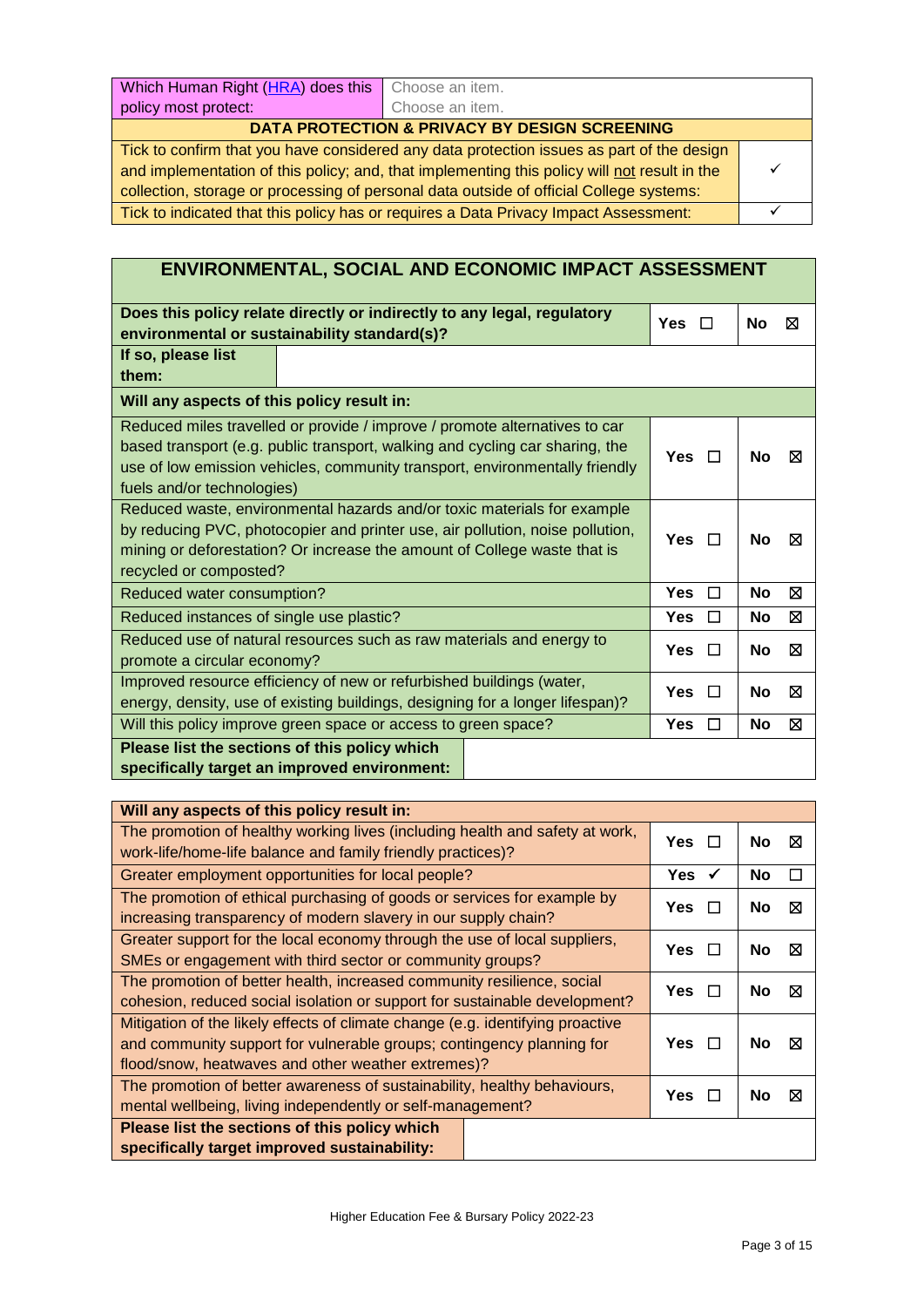| What is the *estimated* carbon impact of this<br>policy (in terms of tCO2e) |                      | <b>Increased</b><br>$(+tCO2e)$ | <b>Decreased</b><br>$(-tCO2e)$ | <b>Net Zero</b><br>CO <sub>2</sub><br>o |
|-----------------------------------------------------------------------------|----------------------|--------------------------------|--------------------------------|-----------------------------------------|
| <b>Mandatory initial impact screening</b><br>completed by:                  | <b>Kelly Gillett</b> |                                |                                |                                         |
| <b>Date</b>                                                                 | 18/11/2021           |                                |                                |                                         |
| Initial impact screening supported by<br>(Please list each individual)      | <b>Gavin Murray</b>  |                                |                                |                                         |

## **CONTENTS**

|             |                                                        | Page No. |
|-------------|--------------------------------------------------------|----------|
| $\mathbf 1$ | Policy Intent                                          | 4        |
| 2           | <b>Statement</b>                                       | 4        |
| 3           | Policy Implementation                                  | 6        |
| 4           | Fee Procedure                                          | 6        |
| 5           | Bursary, Fee Waiver & Scholarship Eligibility Criteria | 11       |
|             | <b>Bursaries:</b>                                      | 11       |
|             | The UCWISE Cares bursary                               |          |
|             | The UCWISE Connect Bursary                             |          |
|             | The UCWISE DSA Bursary                                 |          |
|             | The UCWISE Low Income Bursary                          |          |
|             | The UCWISE Mature Bursary                              |          |
|             | The UCWISE Reach Bursary                               |          |
|             | The UCWISE Sports Academy Bursary                      |          |
|             | Scholarships:                                          | 13       |
|             | <b>UCWISE Mature Scholarship</b>                       |          |
|             | <b>UCWISE Reach Scholarship</b>                        |          |
|             | <b>UCWISE Sports Scholarship</b>                       |          |
|             | <b>Qualification requirements</b>                      |          |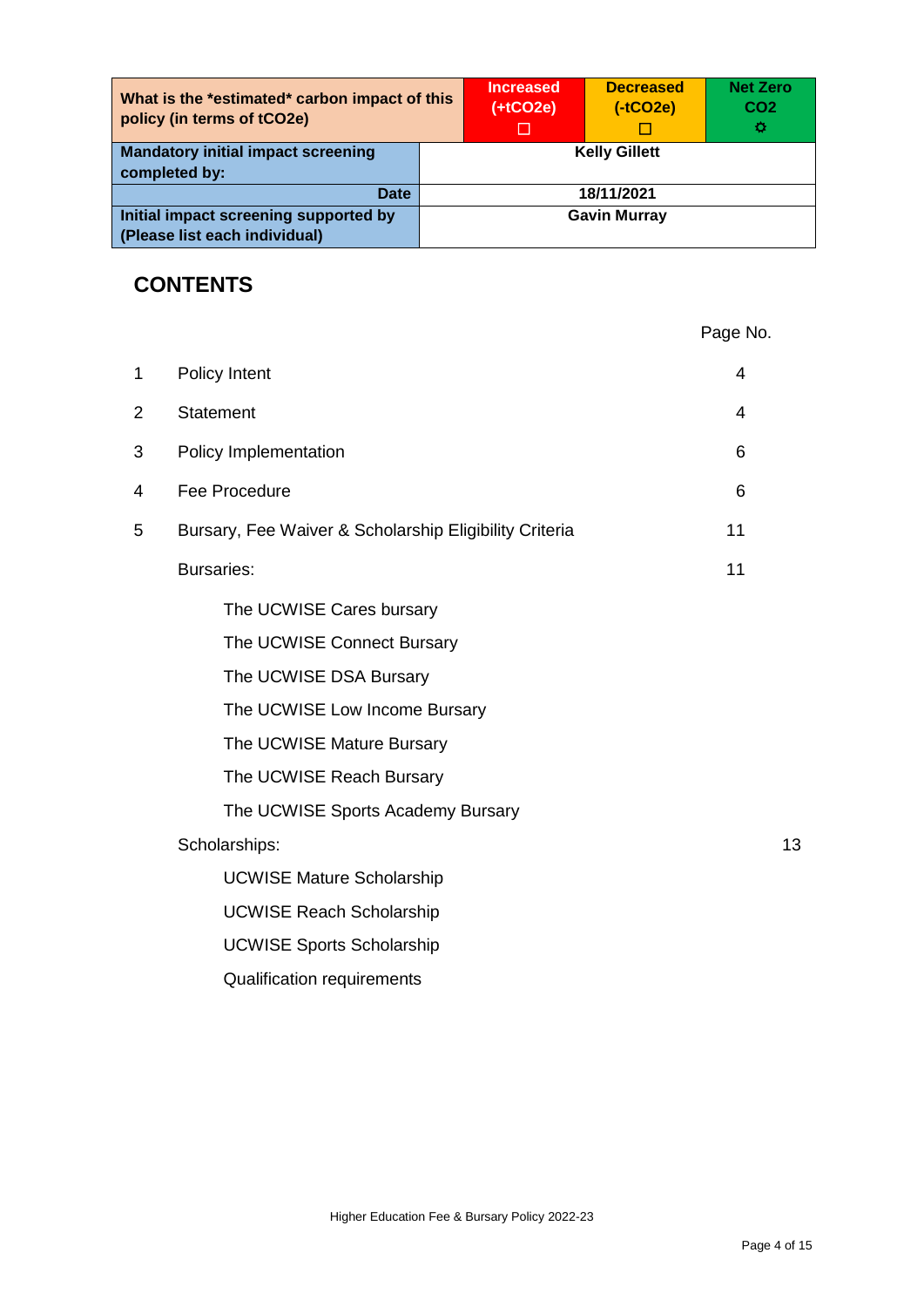## **1. Policy Intent**

- 1.1. South Gloucestershire & Stroud College (SGS) recognises the importance of widening participation and access for all our students.
- 1.2. This policy establishes a framework for maintaining the availability and accessibility of comprehensive guidance and information regarding fees for courses and bursaries/scholarships available. This policy has been written in accordance with Office for Students regulations.
- 1.3. SGS recognises that the bursaries and scholarships available for current students have an important role to play in removing some of the barriers students can face in accessing and completing their Higher Education courses and enable them to reach their potential. Bursaries are intended to enable students to have access to funds to support, when appropriate, their living expenses, travel costs and to fund, in whole or part, the cost of essential learning equipment or fees. Bursaries are not intended to provide financial benefit or advantage.
- 1.4. SGS endeavours to utilise funds to make the maximum impact on participation, attendance, continuation and outcomes, for current and prospective students.

#### **2. Statement**

- 2.1. The fees in this policy cover Higher Education students who enrol on their first or a new degree level course with SGS between September 2022 and September 2023.
- 2.2. Fees will be set at a level to ensure that SGS remains self-sustaining. This requirement can only be varied with the prior agreement of The Office for Students and agreement of the Group Chief Financial Officer and / or the College Principal.
- 2.3. Tuition fees are published on our website including any additional compulsory fees relating to each course, subject to the College's published disclaimer <https://www.sgscol.ac.uk/disclaimer>
- 2.4. Fee concessions and fee remission will be agreed and published annually. These will be set in accordance with OfS guidelines and in line with specific College requirements.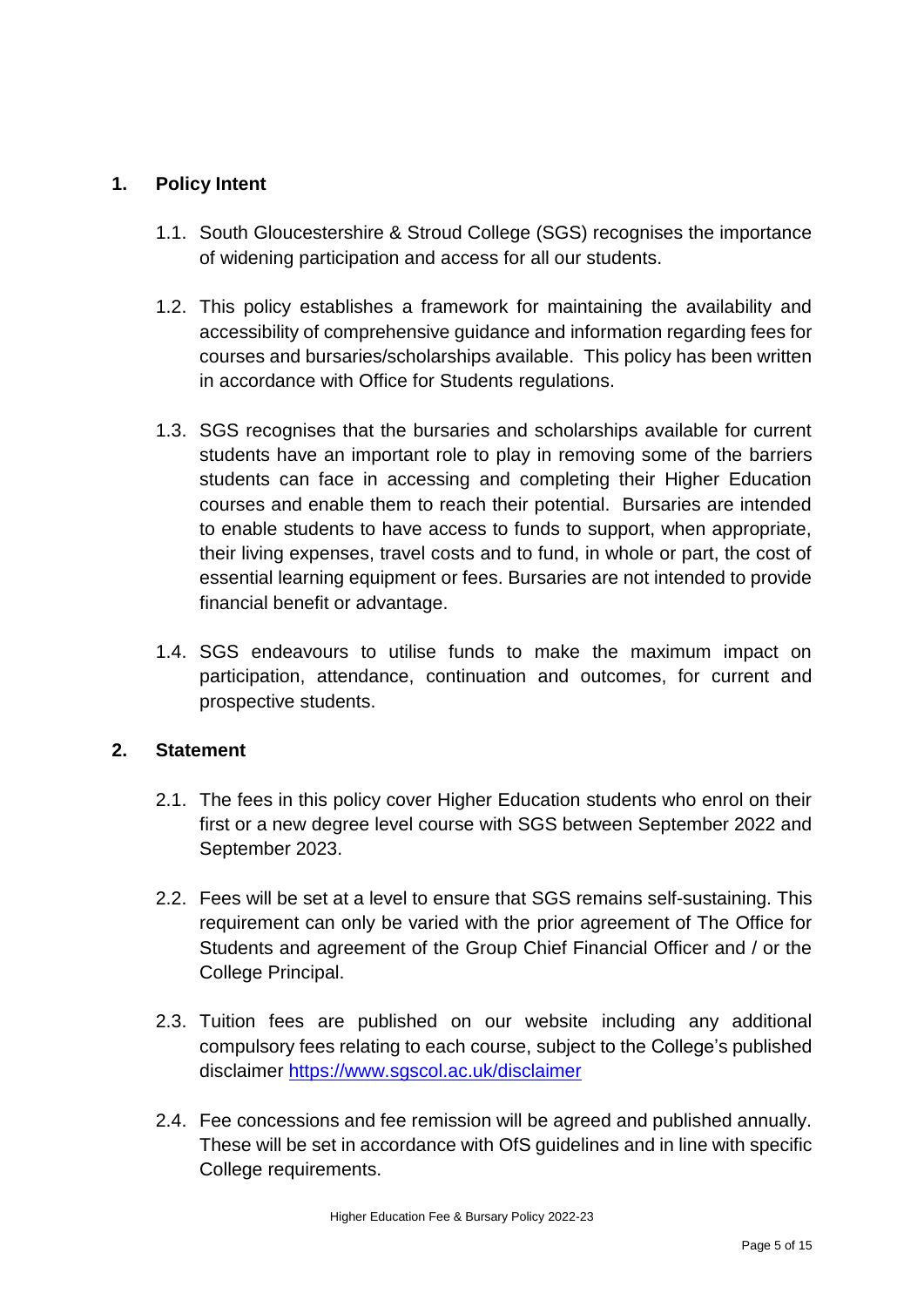- 2.5. The College will endeavour to provide prospective students with all relevant information to help inform their decisions. In addition to preserving students' statutory rights, this policy ensures that all students are treated fairly and equipped to resolve problems if things go wrong (for example via the College's Complaints Policy).
- 2.6. The Higher Education Fee and Bursary Policy will be reviewed annually and any changes recommended will be referred for approval to the Corporation.
- 2.7. To be eligible for a bursary or scholarship, students must be enrolled onto a regulated full-time or part-time Higher Education degree level course (part-time course pathways pro-rota bursary rates apply).
- 2.8. The Higher Education Fee and Bursary Policy will be reviewed annually and any changes recommended will be referred for approval to the Corporation.

## **3. Policy Implementation**

3.1. All College staff are responsible for raising awareness of this policy with prospective students (prior to their enrolment) and current students.

### **4. Fee Procedures**

The following details the approved fees for the academic year.

#### 4.1. Basis of charge

- 4.1.1. The Corporation has set fees on the basis of continuing to ensure the College's financial viability and the following:
	- 4.1.1.1. Terms and conditions of Office for Students (OfS) funding;
	- 4.1.1.2. Office for Students guidelines in respect of Higher Education courses and in consultation with partner Universities;
	- 4.1.1.3. Guidance from CMA (Competition and Markets; Authority) reflected in all fees. Consumer rights are not affected;
	- 4.1.1.4. Market conditions;
	- 4.1.1.5. All fees should be rounded up to the nearest £1.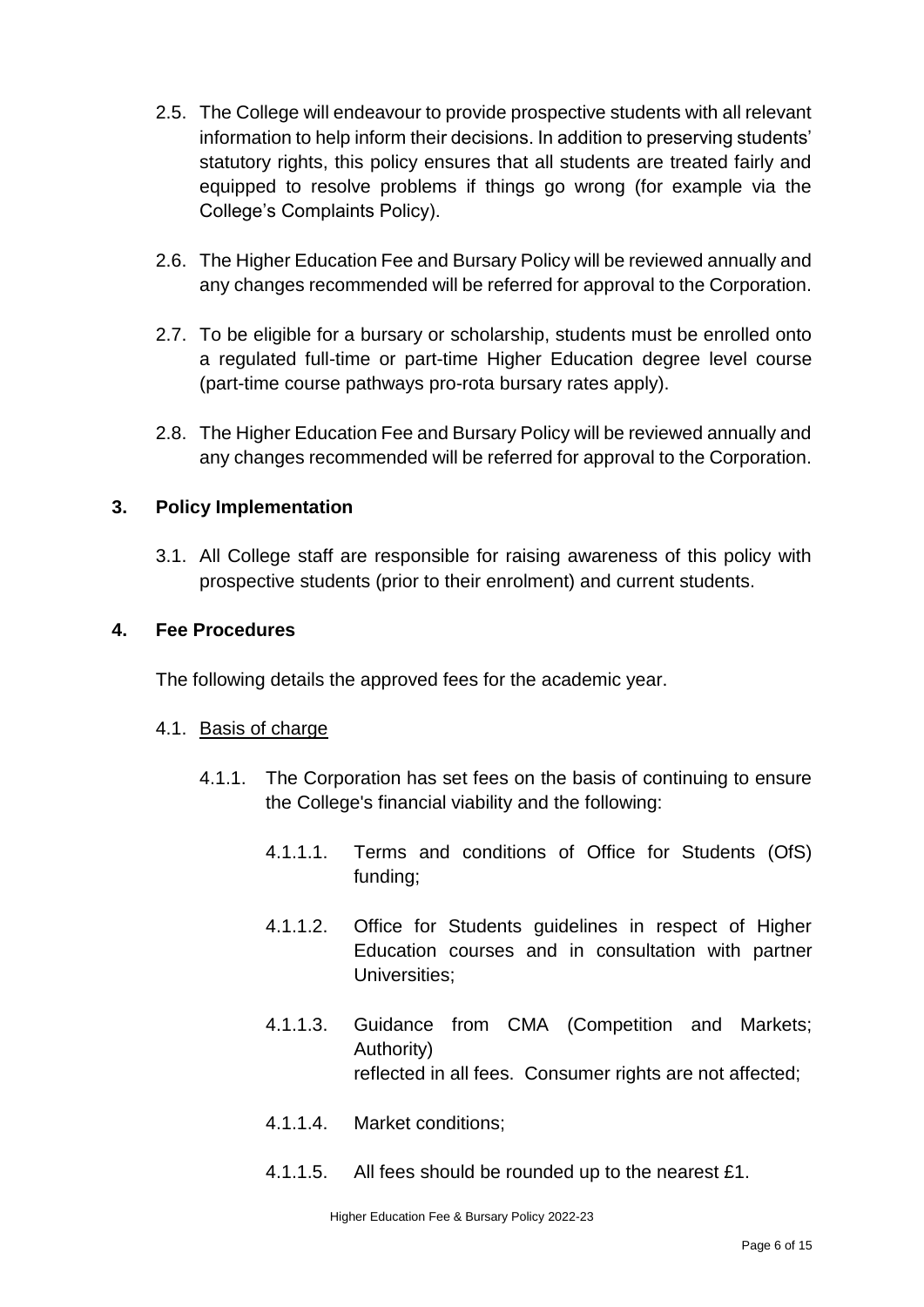## 4.2 Payment of fees

- 4.2.1 Students may apply to pay course fees in monthly instalments. The number of instalments may be extended *but will not exceed 10 monthly instalments.* **The college does not create or enter into Consumer Credit Agreements and payment plans are offered to assist learners to budget appropriately. The College is not able to provide financial advice.**
- 4.2.2 Instalments will be paid by standing order through. The student / parent / guardian or guarantor is responsible for ensuring instalments are set up and paid on time.
- 4.2.3 The student will enter in to an agreement with the College which states that the student/parent/guardian or guarantor understands that should any instalment be declined or cancelled, the whole amount will become due immediately and may result in legal action to recover the debt.
- 4.2.4 In the event that a student withdraws or is withdrawn from the course, all applicable fees will be payable immediately.

*Where a student who is financed by a Student Loan withdraws, the loan ceases from the point of withdrawal and any outstanding applicable course fees become payable immediately to the College.*

#### 4.3 Sundry charges

4.3.1 Additional charges may be levied for the cost of trips, course specific kits, travel to sport fixtures etc.

#### 4.4 Full time course fees for Higher Education degree level courses

4.1.1 Home Students

A Home Student is one who has been ordinarily resident in the UK for 3 years prior to the start of a course of study.

4.4.2 Students are charged an annual course fee as per our Higher Education published course fees; these fees are loaded onto UCAS. Course fees are approved by the Office for Students, Corporation or set by the partnering University.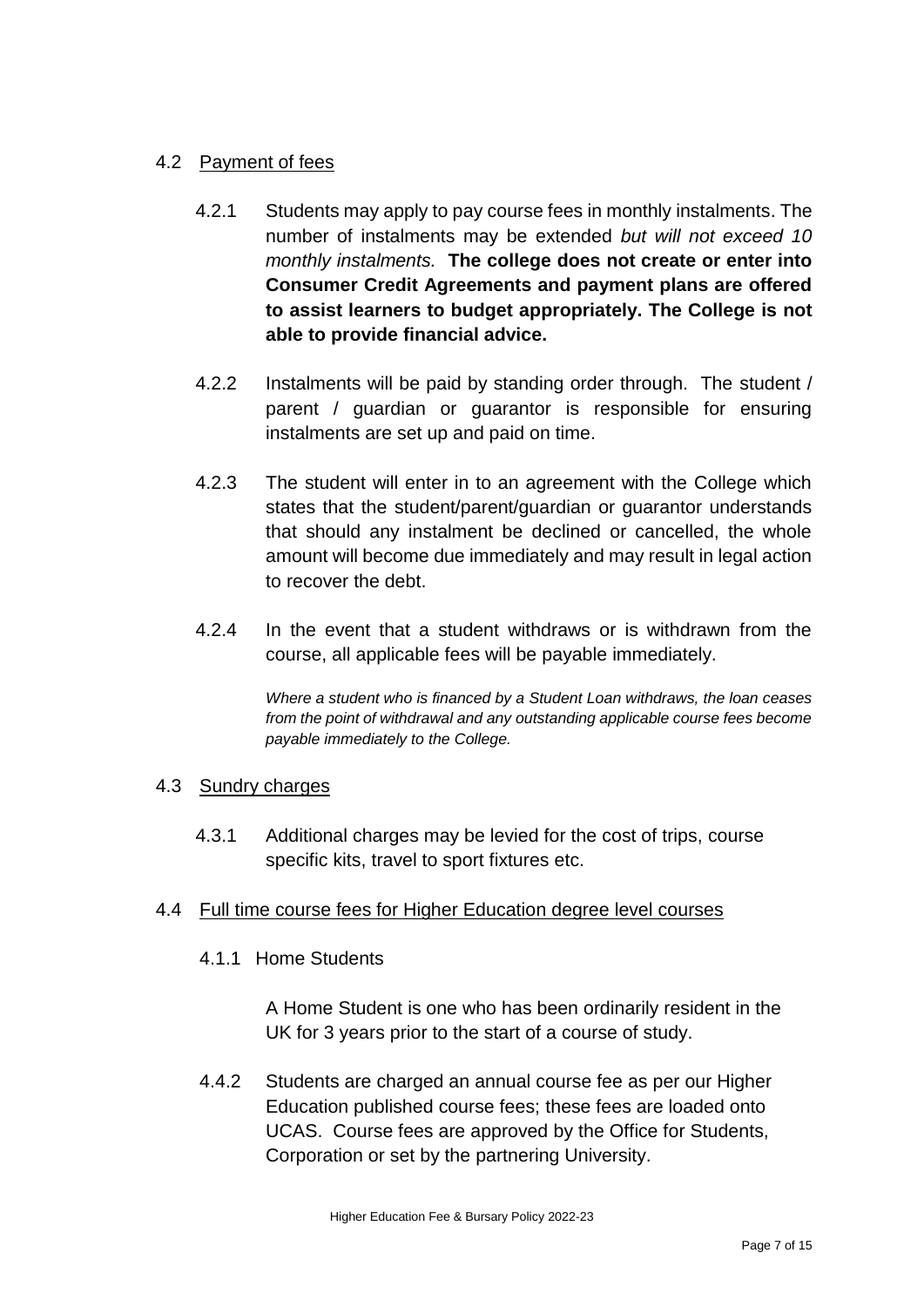- 4.4.3 Students' course fees over the regulated lower fee will be in accordance with a published and approved learner access and participation agreement.
- 4.4.4 If students are in receipt of student support through the Student Loan Company (SLC), Student Awards Agency for Scotland (SAAS), or Islands Government (Jersey, Guernsey, Isle of Man), and the College does not receive their financial assessment, they will be held liable for the full fee.
- 4.4.5 Remission is not available for these courses.
- 4.4.6 Students should be aware that they will be charged an additional fee for the following:
	- Taking more than 8 modular credits in each level in an academic year (full time undergraduate and not fast-track).
	- Modules taken beyond completion date.
	- Trailed modules.
	- Failed modules.
	- Reassessment of examinations and coursework.
	- Fees outlined in assessment policy.
	- In exceptional circumstances; permitted late addition or deletion of a module.

All fees are to be paid in advance unless an instalment plan is arranged.

## 4.5 Part-Time Course Fees for Higher Education Courses

- 4.5.1 'Home Students' are charged an annual course fee as per our Higher Education published course fees; these fees are loaded onto UCAS. Course fees are approved by the Corporation or set by the partnering University.
- 4.5.2 Part-time degrees students are charged by modules/units studied in the academic year.
- 4.5.3 If students are in receipt of student support through the Student Loan Company (SLC), Student Awards Agency for Scotland (SAAS), or Islands Government (Jersey, Guernsey, Isle of Man) and the College does not receive their financial assessment, they may be liable for the full fee.
- 4.5.4 Students should be aware that they will be charged an additional fee for the following: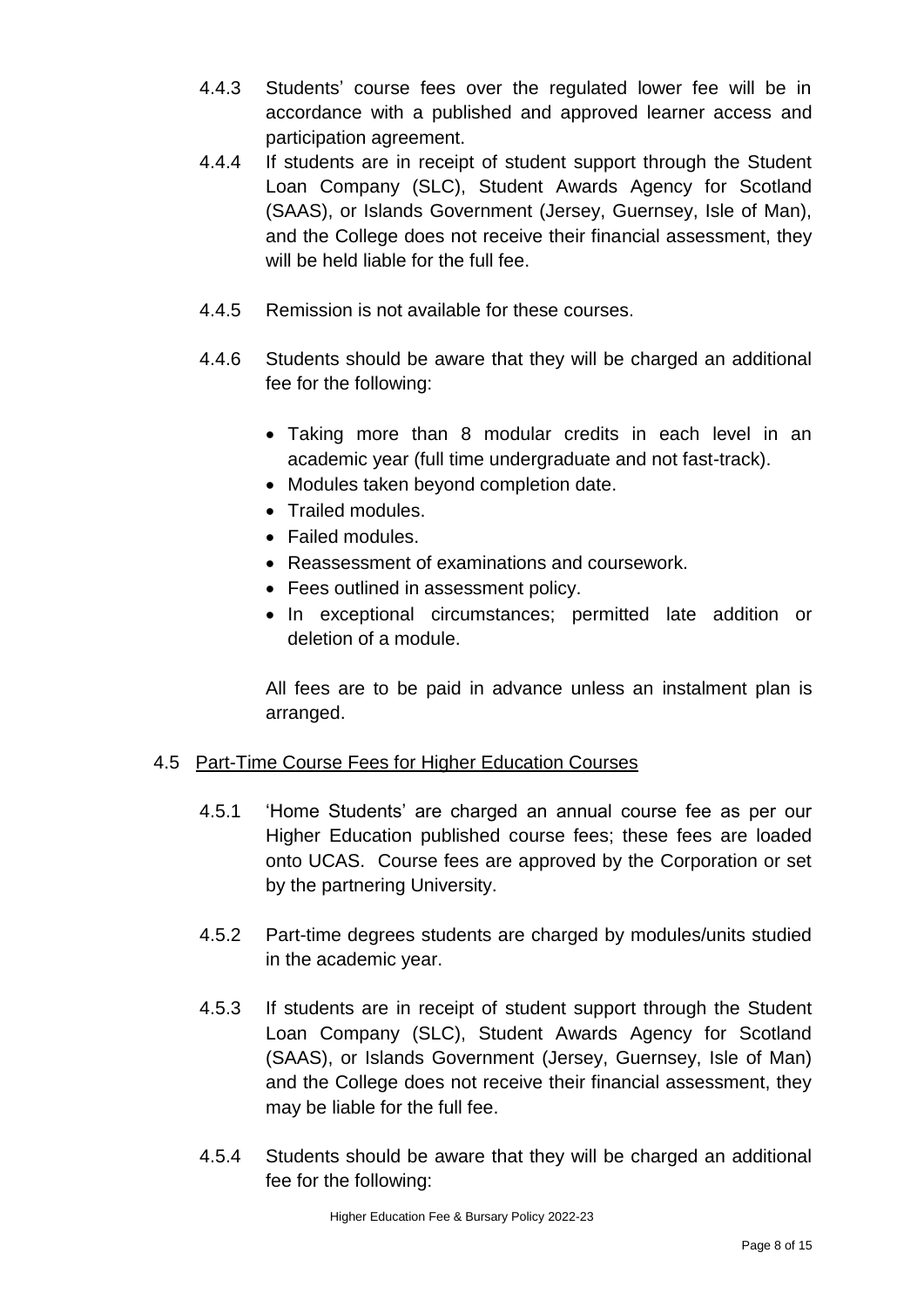- 4.5.4.1 Taking more than 8 modular credits in each level in an academic year (full time undergraduate and not fasttrack).
- 4.5.4.2 Modules taken beyond completion date.
- 4.5.4.3 Trailed modules.
- 4.5.4.4 Failed modules.
- 4.5.4.5 Reassessment of examinations and coursework.
- 4.5.4.6 Fees outlined in assessment policy.
- 4.5.4.7 In exceptional circumstances; permitted late addition or deletion of a module.

All fees are to be paid in advance unless an instalment plan is arranged.

- 4.6 International Students
	- 4.6.1 International on higher education courses are charged £11,750 to be paid at enrolment. EU students with or without settled or presettled status will be charged home fees as represented in the table below.

### 4.7 Re-assessment charges for Higher Education students

- 4.7.1 Re-assessment charges for students studying a Higher Education Module will be £60 per module, capped at £180, this will be for students that meet the academic regulations for re-assessment. Charges can be paid in instalments. Communication to students regarding modules eligible for a re-assessment will be made in writing following the Module Board of Examiners and will include an invoice for re-assessment fees.
- 4.7.2 Higher Education module re-takes will be charged according to size of module, any costs will be clearly identified and outlined in the student's board of examiners letter.

| 4.8 SGS Higher Education Fees 2022-23 |  |
|---------------------------------------|--|
|---------------------------------------|--|

| <b>Course</b>        | Home / EU<br><b>Annual Feel</b> | Home / EU<br><b>Part Time</b> | <b>International</b><br><b>Annual Fee</b> |
|----------------------|---------------------------------|-------------------------------|-------------------------------------------|
|                      | (Full-Time)                     | <b>Module Fee</b>             |                                           |
|                      |                                 | (30 CATS)                     |                                           |
| <b>Foundation</b>    | £7,995                          | £1,998                        | £11,750                                   |
| <b>Degree</b>        |                                 |                               |                                           |
| <b>BA/BSc 3-year</b> | £8,500                          | £2,125                        | £11,750                                   |
| degree               |                                 |                               |                                           |
| <b>BA/BSc/Top-Up</b> | £8,500                          | £2,125                        | £11,750                                   |
| (L6)                 |                                 |                               |                                           |
| <b>BSc (Fast</b>     | £9,000                          | £2,250                        | £11,750                                   |
| Track)               |                                 |                               |                                           |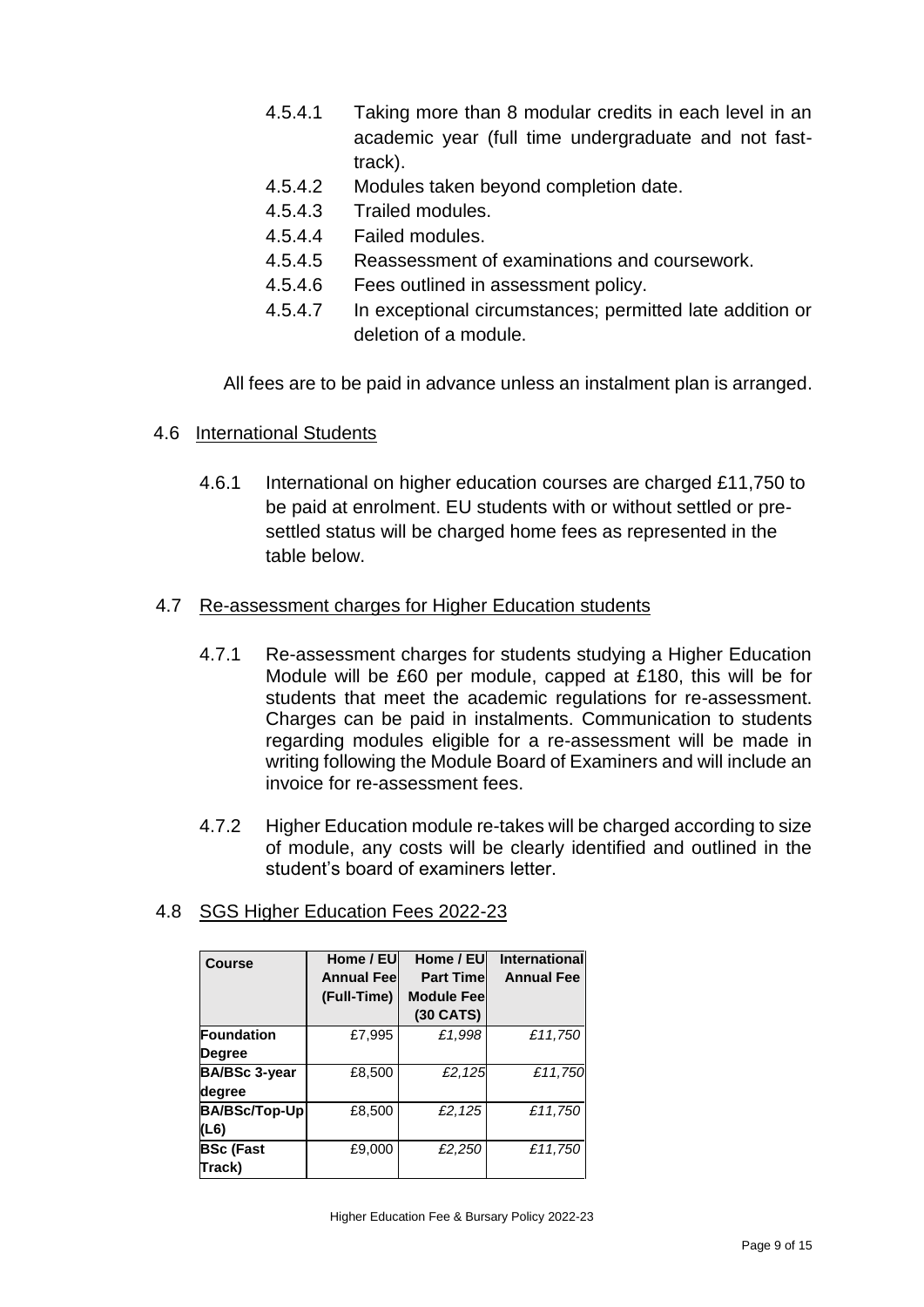| <b>HND</b> | £6,000 | £1,500 | £11,750 |
|------------|--------|--------|---------|
|            |        |        |         |

| Course                  | Home / EU Module<br><b>Retake Fee (30)</b> | Module Retake be charged for | Home / EU Admin fee to | International<br><b>Module Retakel</b> |
|-------------------------|--------------------------------------------|------------------------------|------------------------|----------------------------------------|
|                         | CATS)                                      | <b>Fee (15 CATS)</b>         | all re-                | <b>Fee</b>                             |
|                         |                                            |                              | assessments            |                                        |
| Foundation              | £469                                       | £235                         | £60                    | £735                                   |
| Degree                  |                                            |                              |                        |                                        |
| BA/BSc/Top-Up           | £563                                       | £282                         | £60                    | £735                                   |
| (L6)                    |                                            |                              |                        |                                        |
| <b>BSc (Fast Track)</b> | £563                                       | £282                         | £60                    | £735                                   |
| <b>BA/BSc 3-year</b>    |                                            |                              |                        |                                        |
| degree                  |                                            |                              |                        |                                        |
| <b>HND</b>              | Unit fee                                   | Unit fee                     | £60                    | £735                                   |
|                         |                                            |                              |                        |                                        |

#### 4.9 Refunds

- 4.9.1 Refunds will only be considered if the College has closed, or materially reduced the content of a student's learning programme, or if the advice given at the time of enrolment is deemed by the College to be inaccurate.
- 4.9.2 If a student requests a refund due to a complaint about the content or teaching of a course then the learner should be advised of the College's complaints procedure and provided with the necessary paperwork.
- 4.9.3 Higher Education students who withdraw within the first two weeks of the start of their course (this includes induction week), will not be liable for tuition fees. Students who withdraw after the first two weeks but before the start of the second term will be liable for 25% of the annual tuition fee. Students who withdraw after the start of the second term but before the start of the third term will be liable for 50% of the annual tuition fee. Students who withdraw in the third term will be liable for 100% of the annual tuition fee. This is applicable for students with student loans, self-funding or sponsored.
- 4.9.4 Where international students withdraw before 1<sup>st</sup> December, the College will retain £4,000 of the fee. Students who withdraw after the 1st December will be liable for 100% of the fee.
- 4.9.5 In exceptional cases a request for refund may be approved by the Group Chief Financial Officer or College Principal.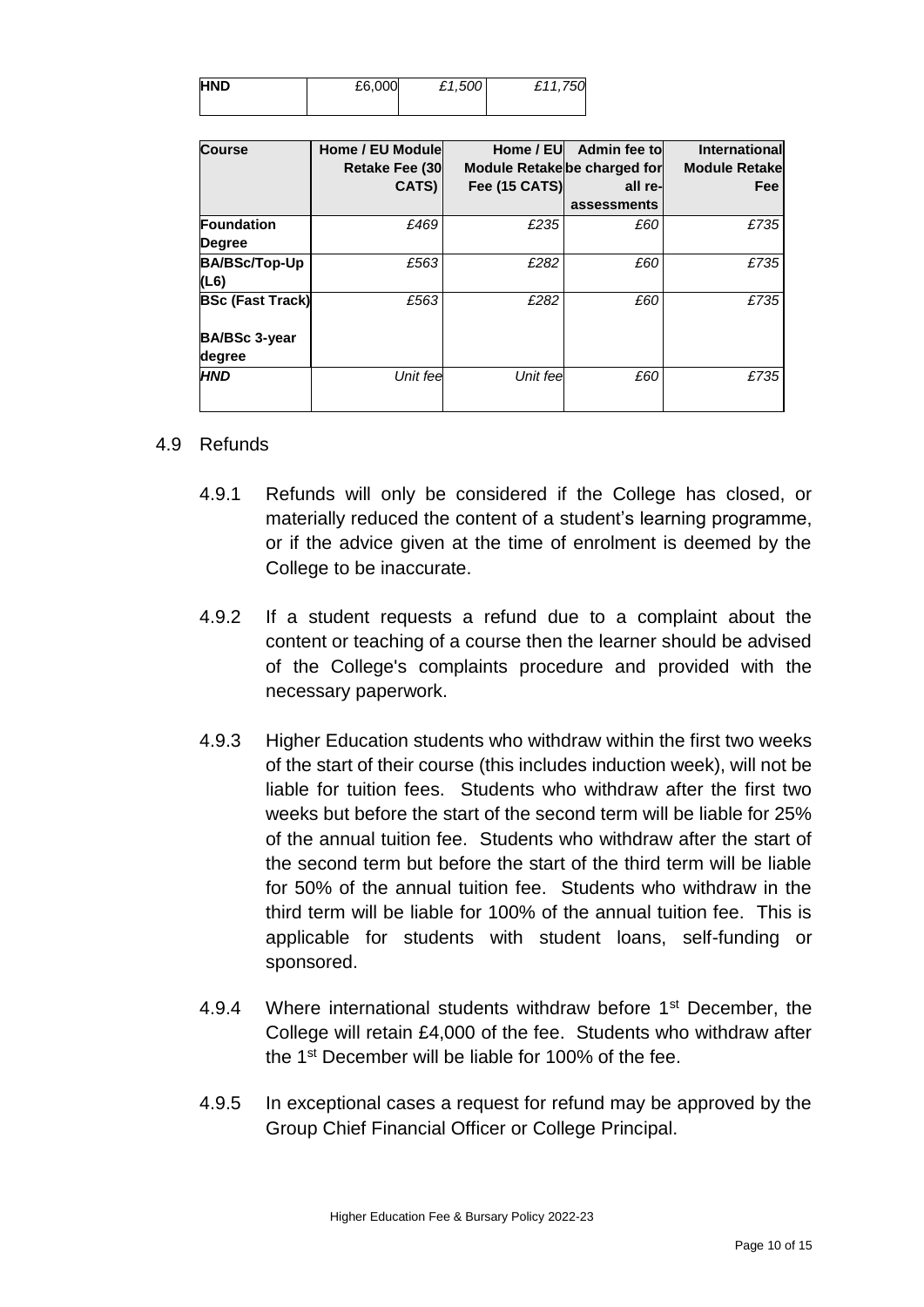## 4.10 Higher Education Compensation

- 4.10.1 In the event that SGS is unable to preserve the continuation of study, students may be eligible for compensation to support the travel costs for students affected to the location of their new course, maintenance costs and loss of time where students have to transfer, tuition and maintenance where a student has to transfer course or provider.
- 4.10.2 All Higher Education bursaries will be honoured for students in receipt of the bursary, when studying on a course where a college is no longer able to provide the continuation of study.
- 4.10.3 The College will ring-fence sufficient cash reserves to provide refunds and compensation for those students for whom we identify an increased risk of non-continuation of study.

## **5. Bursary, Fee Waiver & Scholarship Eligibility Criteria**

- 5.1. Students can apply for one bursary or scholarship each academic course of study with a few exceptions below.
- 5.2. Students who receive a bursary or scholarship must be fully committed to completing their course. Payments will only be made if a student's attendance remains over 80% in each respective term (and overall by the third term). SGS will terminate the award of a Bursary for any student who ceases to be an enrolled student of SGS, for whatever reason. Students may be required to repay any payment made within that term as a result of withdrawing.
- 5.3. Bursaries and Scholarships will be distributed over the academic year of study by way of three termly payments. Payments will be made towards the end of each term and scheduled thus: 25% paid in the first and second terms (October and February) and 50% paid in the third term (May). Full degrees studied on a part-time basis will be split by 50% and paid as stated below.

## **Bursaries:**

5.4 The UCWISE Cares bursary is an annual £1,000 payment, paid in three instalments during each academic year of study. This bursary is available to our students who can supply evidence of the following criteria.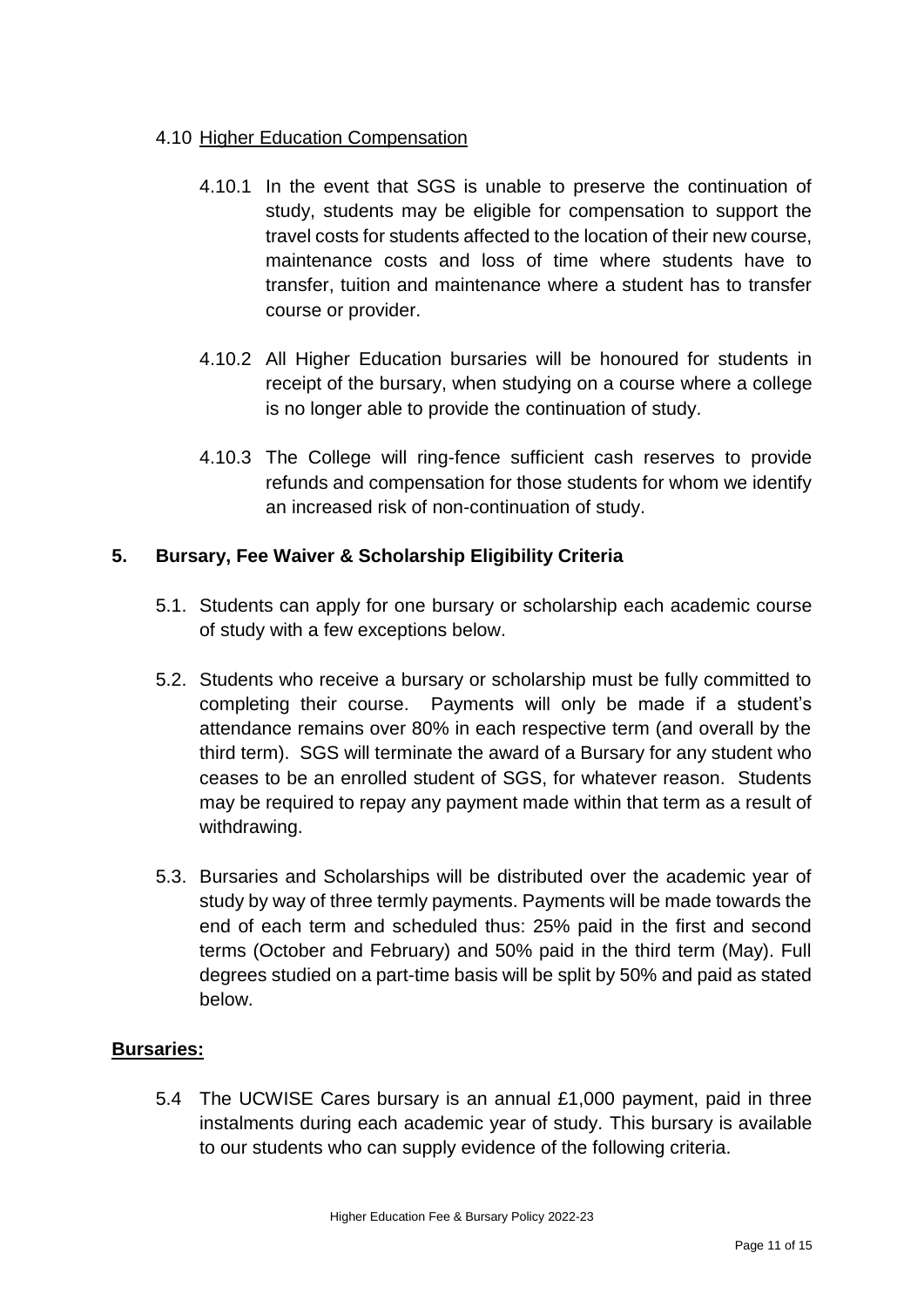- 5.4.1 Student Carers who care for an ill or disabled family member.
- 5.4.2 Students who are living in supported housing, under the care of a Local Authority or a Health and Social Care Trust.
- 5.4.3 Students whom are irreconcilably estranged from their parents or parents have passed away.
- 5.5 The UCWISE Connect Bursary is available for application by students who have completed a full-time Level 3 course from any local school in the SGS Connect Scheme or who have completed a Level 3 or above course or Apprenticeship at SGS. These students may be entitled to a one-off £500 bursary for an SGS degree or HNC/D course. This payment will be made in three instalments during the first academic year of study.
- 5.6 UCWISE DSA Bursary is awarded to all students who are in receipt of a current and valid DSA Assessment. This payment is to reduce the overall cost of the report and is directly deducted from the invoice. Students are expected to contribute £150 to the cost of the report. Those in financial difficulty can apply to the Financial Assistance Fund to cover this cost, this will not affect the students applying to the Financial Assistance Fund again at a later date.
- 5.7 The UCWISE Low Income Bursary is a £500 payment made in three instalments during each year of academic study. Available for application by students who are entitled to funding for fees and living costs from Student Loans and from a household with a total income of £25,000 or less.
- 5.8 The UCWISE Mature Bursary is available for application by students who are classed as mature (aged 24+ at enrolment) and re-entering education. This bursary constitutes a one-off payment of £500, paid in three instalments during each year of academic study.
- 5.9 The UCWISE Reach Bursary is a £500 payment, made in three instalments during each year of academic study. This bursary is available to our students who can supply evidence the following:
	- 5.9.1 Entitled to funding for fees and living costs from Student Loan and from a household with a total income of £25,000 or less.
	- 5.9.2 Student must be from an underrepresented ethnic background, or student must reside in qualifying postcode area (as defined by Office for Students).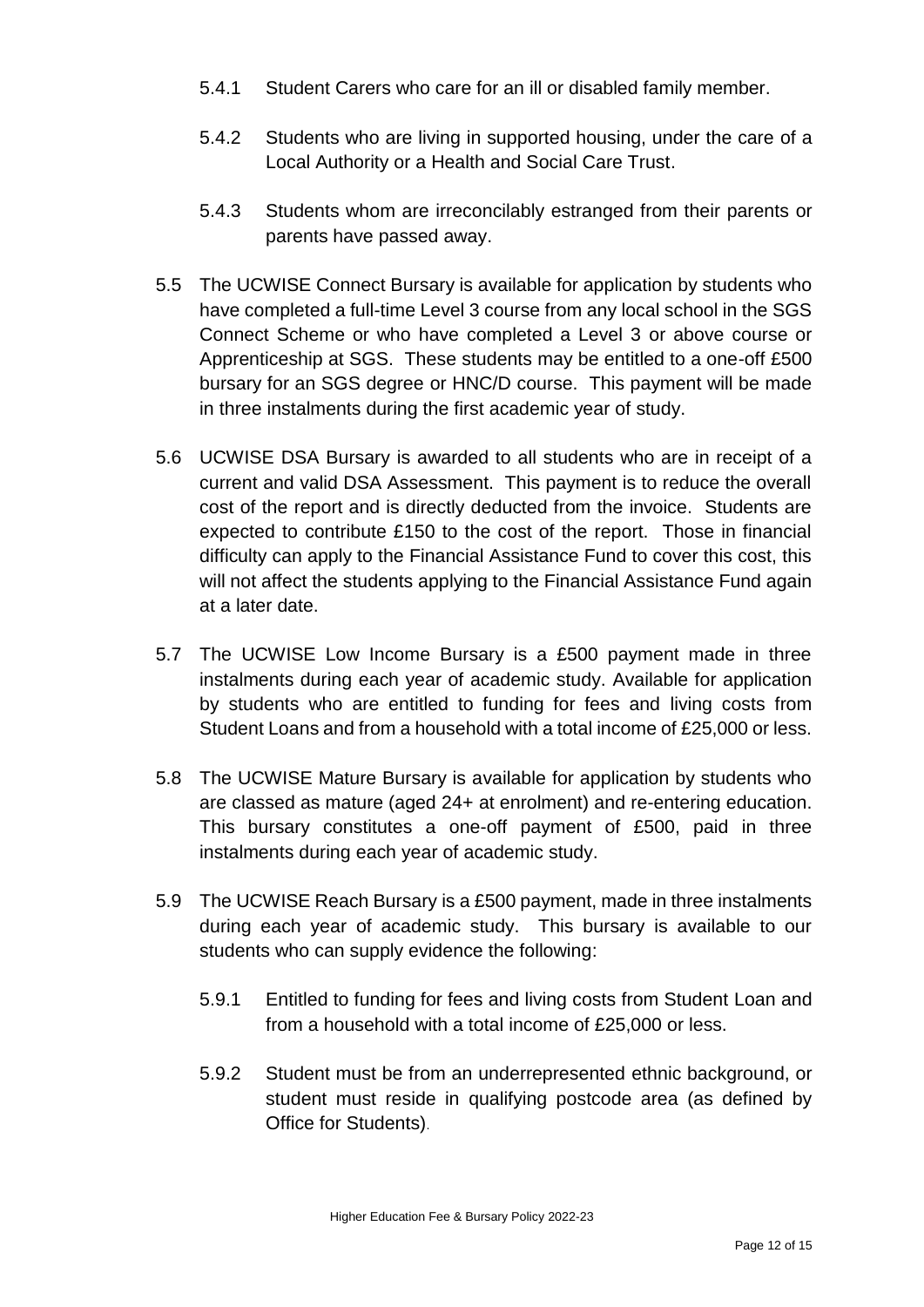5.10 The UCWISE Sports Academy Kit Bursary is available for application by students who are participating in UCWISE matches - Basketball, Male or Female Football, Women's Rugby Union and American Football. The kit provided will be to the value of £100.

## **Scholarships:**

- 5.11 UCWISE Mature Scholarship is available for application by students who are classed as mature (aged 24+ at enrolment) and re-entering education. This scholarship constitutes a fee waiver of £4,000 for each academic year of study. Please note, this scholarship will only be applicable for your initial course of study. There is a maximum of two scholarships available each academic year. Scholarship applications need to be submitted by the day of enrolment and award decisions will be made and communicated the following week.
	- 5.11.1 In order to receive the fee waiver each year of academic study. Students will be expected to act as an advocate for students, inform good practice and student's attendance remains over 80% in each respective term
	- 5.11.2 Applications should consist of no more than 500 words. All applications will be reviewed on their individual merit by a panel of staff consisting of the Assistant Principal Higher Education and Adult, Head of Faculty – Higher Education Curriculum, Quality & Development and the Head of Higher Education Student Recruitment and Experience.
- 5.12 UCWISE Reach Scholarship is available for application by students who can supply evidence of the following:
	- 5.12.1 Entitled to funding for fees and living costs from Student Loans and from a household with a total income of £25,000 or less.
	- 5.12.2 Student must be from an underrepresented ethnic background, or student must reside in qualifying postcode area (as defined by Office for Students).
	- 5.12.3 This scholarship constitutes a £4,000 fee waiver for each academic year of study. Please note, this scholarship will only be applicable for your initial course of study. There is a maximum of two scholarships available each academic year. Scholarship applications need to be submitted by the day of enrolment and award decisions will be made and communicated the following week.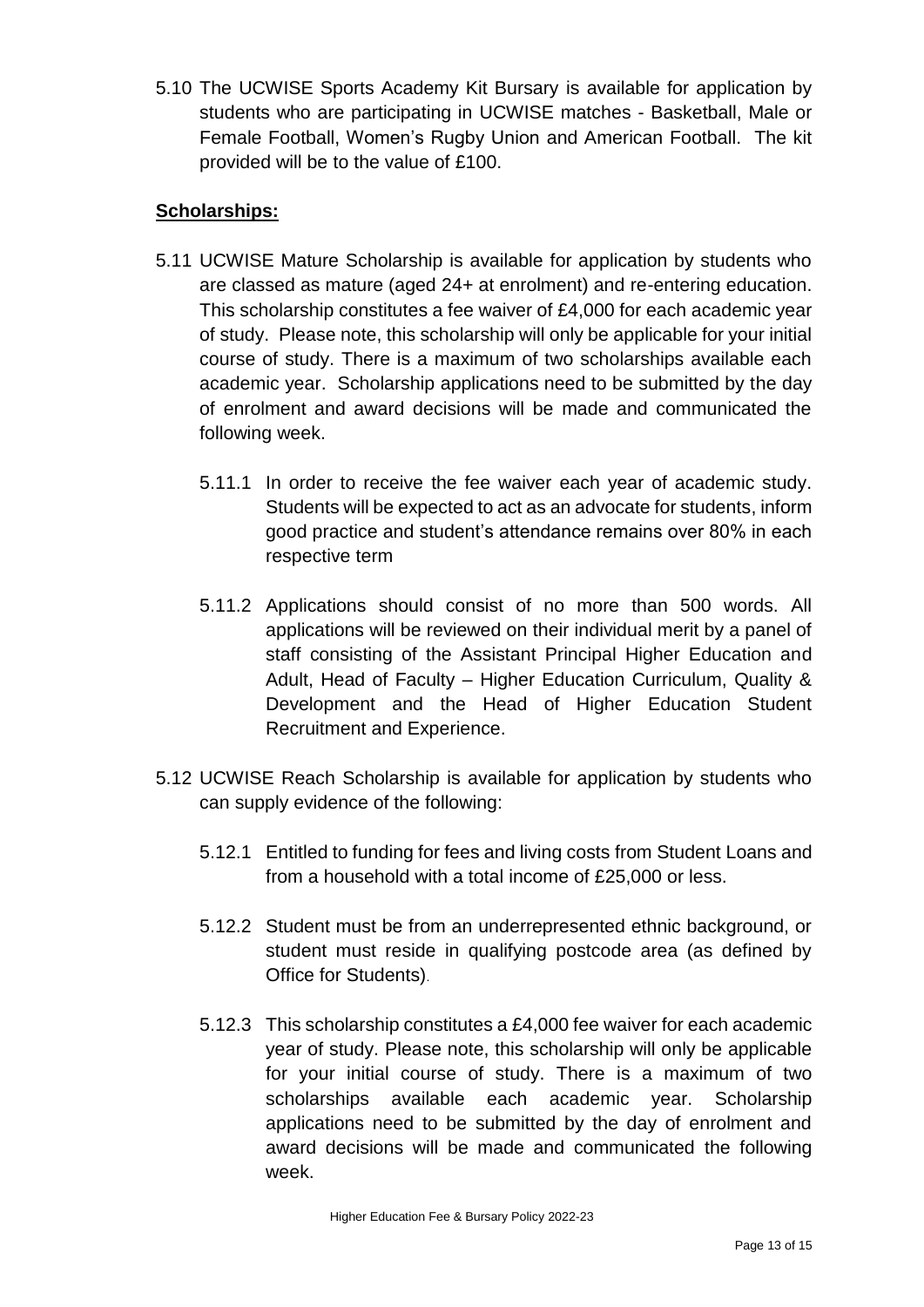- 5.12.4 In order to receive the fee waiver each year of academic study. Students will be expected to act as an advocate for students, inform good practice and student's attendance remains over 80% in each respective term.
- 5.12.5 Applications should consist of no more than 500 words. All applications will be reviewed on their individual merit by a panel of staff consisting of the Assistant Principal Higher Education and Adult, Head of Faculty – Higher Education Curriculum, Quality & Development and the Head of Higher Education Student Recruitment and Experience.
- 5.13 UCWISE Sports Scholarship is available for application by students who have achieved international status and/or had appearances within a professional or semi-professional club in a sporting discipline as recognised by a National Governing Body (NGB). The objective of this scholarship is to support and aid the progression of dedicated and talented athletes alongside their studies. The scholarship awards are tiered and are assessed based on the level of sporting performance.
	- 5.13.1 Scholarship applications need to be submitted by the day of enrolment and award decisions will be made and communicated the following week. In order to receive the fee waiver each year of academic study, Scholars will be required to demonstrate; 1) an ongoing and active engagement with their academic course of study; 2) that they have been positively involved as an Advocate of SGS and represented the College at three separate events per academic year, as directed by the Higher Education team. A maximum of fifteen International or professional Athlete Scholarships will be awarded in any given academic year. Applications with a supporting headed letter from an NGB and/or professional club will be reviewed on their individual merit by a panel of staff consisting of the Assistant Principal for Higher Education and Adult, Head of Faculty for Culture, Media and Sport and Head of Faculty – Higher Education Curriculum, Quality & Development.
	- 5.13.2 The UCWISE Sports Scholarships aim to provide performance athletes with financial support to assist with the costs of coaching, strength and conditioning, nutrition and sports psychology. Sports Scholars can receive up to £4,000 per year in a bursary or fee waivers at the discretion of the panel, in the following sports:
		- American Football